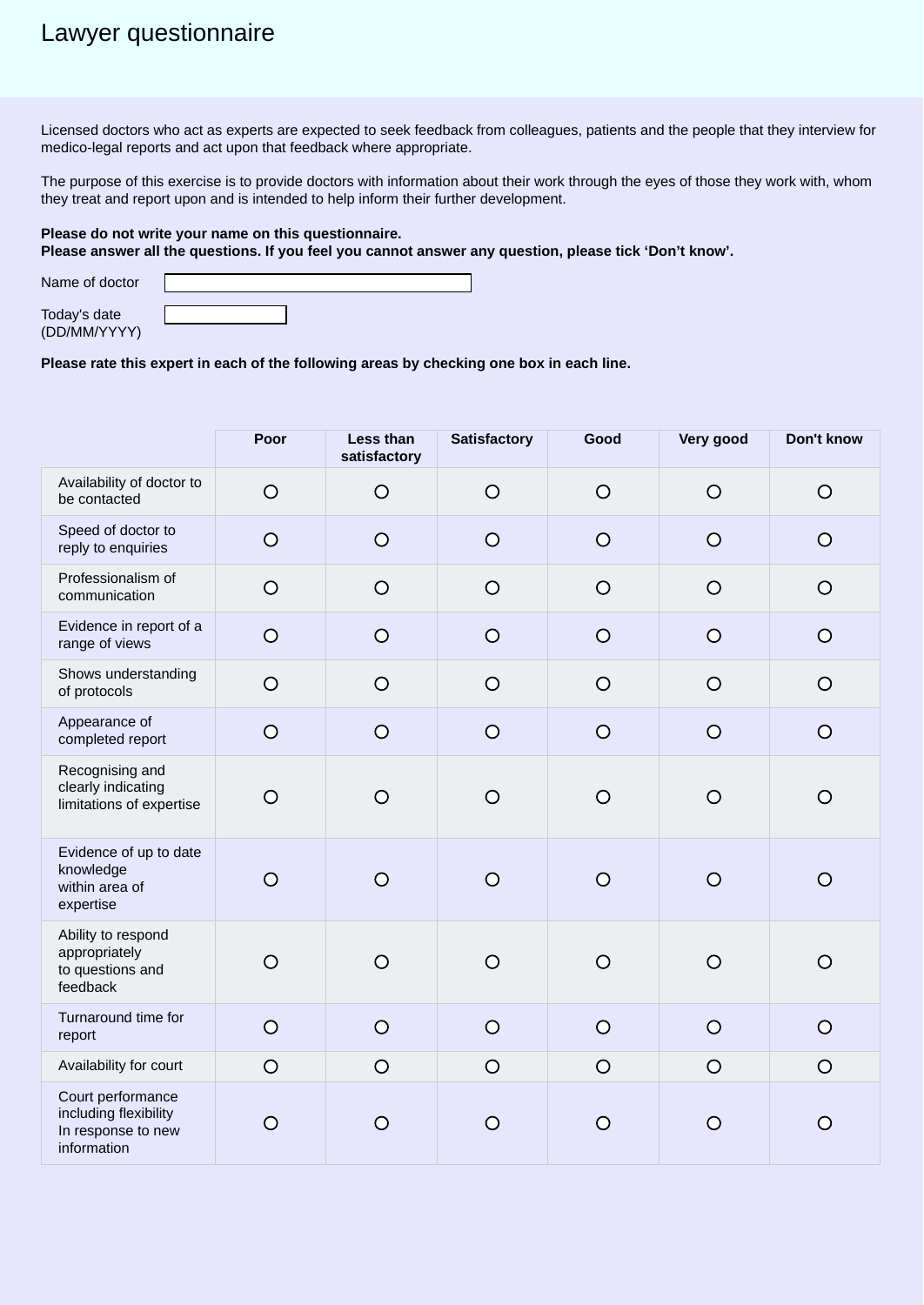|                                                                    | Poor       | Less than<br>satisfactory | <b>Satisfactory</b> | Good      | Very good  | Don't know     |
|--------------------------------------------------------------------|------------|---------------------------|---------------------|-----------|------------|----------------|
| Communication with<br>judges, QCs<br>barristers and<br>advocates   | O          | O                         | O                   | $\bigcap$ | ∩          | O              |
| Working effectively<br>with your<br>firm's staff and<br>colleagues | $\Omega$   | $\circ$                   | $\circ$             | ∩         | $\bigcirc$ | $\bigcirc$     |
| Feedback from your<br>clients                                      | $\circ$    | $\circ$                   | $\circ$             | $\Omega$  | $\circ$    | $\overline{O}$ |
| This doctor<br>understands the duty<br>owed to the court           | $\bigcirc$ | $\circ$                   | $\circ$             | $\bigcap$ | $\Omega$   | $\bigcirc$     |
| This doctor is honest,<br>reliable and<br>trustworthy              | ◯          | O                         | O                   | $\bigcap$ | ∩          | O              |
| This doctor's<br>performance is not<br>impaired by ill health      | $\bigcirc$ | O                         | O                   |           | $\bigcap$  | $\Omega$       |

## **I would like this doctor to be instructed again**

□ Yes □ No □ Don't know

**Please add any other comments you want to make about this doctor. Please note: No one will be identified when this information is given back to the doctor.**